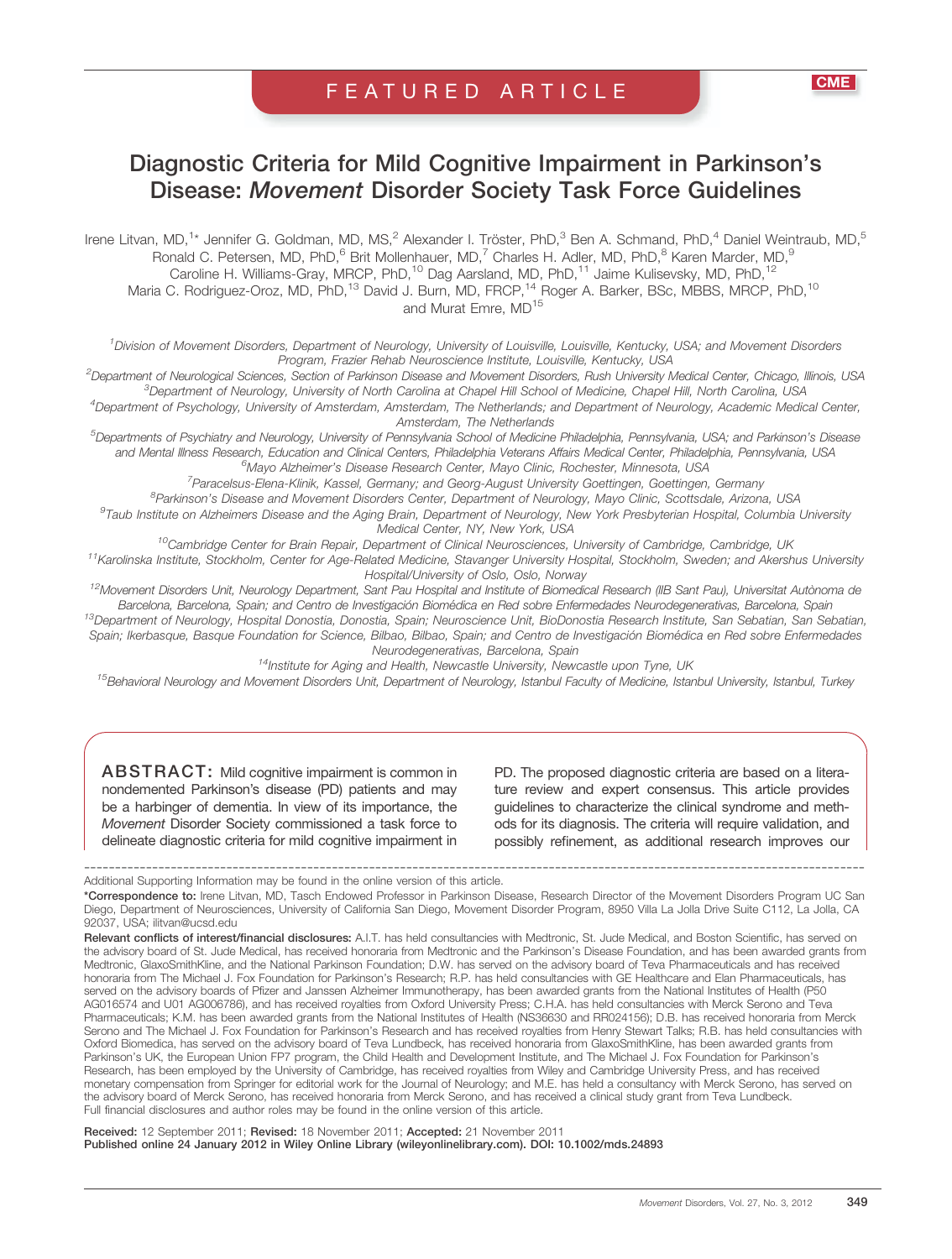understanding of the epidemiology, presentation, neurobiology, assessment, and long-term course of this clinical syndrome. These diagnostic criteria will support future research efforts to identify at the earliest stage those PD patients at increased risk of progressive cognitive decline and dementia who may benefit from clinical interventions

In Parkinson's disease (PD) there is a spectrum of cognitive dysfunction, ranging from mild cognitive impairment (MCI) to PD dementia (PDD). A Movement Disorder Society (MDS) commissioned task force recently evaluated the literature pertaining to mild cognitive impairment in PD (PD-MCI), and determined that MCI is common in nondemented PD patients and is associated with increasing age, disease duration, and disease severity.<sup>1</sup> Moreover, PD-MCI predicts the development of dementia, which can occur in up to 80% of PD patients over the long term. $2-\overline{4}$ 

There has been significant heterogeneity, however, in the definition of PD-MCI and the clinical correlates predicting progression to  $PDD<sup>1,5</sup>$  A uniform definition of PD-MCI is important, because it will help identify (1) the clinical characteristics of the earliest stage of PD cognitive impairment, (2), the best predictors of conversion from PD-MCI to PDD, (3) the effects of PD-MCI on quality of life and day-to-day functioning, (4) a well-characterized patient population and a potential outcome measure for clinical trials, and (5) a useful clinical entity that will allow clinicians, patients, caregivers, and researchers to communicate better, thereby improving patient care and research efforts. Specific criteria for diagnosing MCI in PD will enable clinicians and researchers to identify patients at increased risk of developing PDD and who may benefit from early interventions. PD-MCI criteria may also facilitate research aimed at determining disease pathogenesis in the earlier stages of disease.

In view of the importance of early recognition of PD-MCI, the MDS Task Force has delineated diagnostic criteria that include (1) characterization of the clinical syndrome and (2) methods for its diagnosis. The proposed criteria are based on a literature review and expert consensus. They will require validation and possibly refinement as additional research improves our understanding of the epidemiology, presentation, neurobiology, assessment, evolution, and treatment of PD-MCI.

# Current Methods of Defining MCI

Different criteria for defining MCI in the general population have been proposed, and several have undergone revision.<sup>6</sup> MCI criteria by Petersen et al.<sup>7,8</sup> require (1) a subjective complaint of cognitive decline by the patient, preferably corroborated by a reliable at a predementia stage. © 2012 Movement Disorder **Society** 

Key Words: Parkinson's disease; cognition; mild cognitive impairment; diagnostic criteria; dementia

source, (2) minimal effect of the decline on day-to-day functioning and the absence of dementia, and (3) evidence of cognitive abnormalities that cannot be simply attributed to age. Such evidence can be based solely on clinician judgment, although formal neuropsychological testing is deemed helpful. Specific neuropsychological tests and cut-off scores are not stated. Quantitative measurements of function and activities of daily living are not required. Categorization into single-domain, multiple-domain, amnestic, and nonamnestic subtypes is based on the results of neuropsychological testing. Proposed MCI criteria recently developed by the National Institute on Aging and the Alzheimer's Association MCI criteria committee<sup>6</sup> and the DSM-5 Neurocognitive Disorders Work Group<sup>9,10</sup> would also allow cognitive decline to be detected by health care providers as an alternative to patient or informant report.

# **Methodology**

The MDS Task Force first reviewed literature on the epidemiology and phenomenology of PD-MCI.<sup>1</sup> In December 2010, the MDS Task Force participants held a 2-day in-person meeting to critically review current knowledge on MCI in general and in PD specifically, different PD-MCI subtypes, progression of PD-MCI to PDD, the neurobiology of PD-MCI, the role for biomarkers in the diagnosis of cognitive problems in PD, and methods of cognitive assessment. The primary objective of the task force was to develop criteria for PD-MCI that would best differentiate these patients from those with normal cognition or dementia. Participants summarized the information presented during group discussions and submitted it to the task force chair (I.L.), who developed the initial manuscript draft. This draft was reviewed and revised in an iterative process by the task force members between January and June 2011, including an in-person meeting in June 2011. This article summarizes the task force's consensus.

# PD-MCI Heterogeneity, Subtypes, and Dementia Risk

In its first review, the MDS Task Force concluded that PD-MCI is common in nondemented patients (mean prevalence, 27%; range, 19%–38%) and is associated with the subsequent development of PDD.<sup>1</sup> The clinical profile of PD-MCI is heterogeneous, with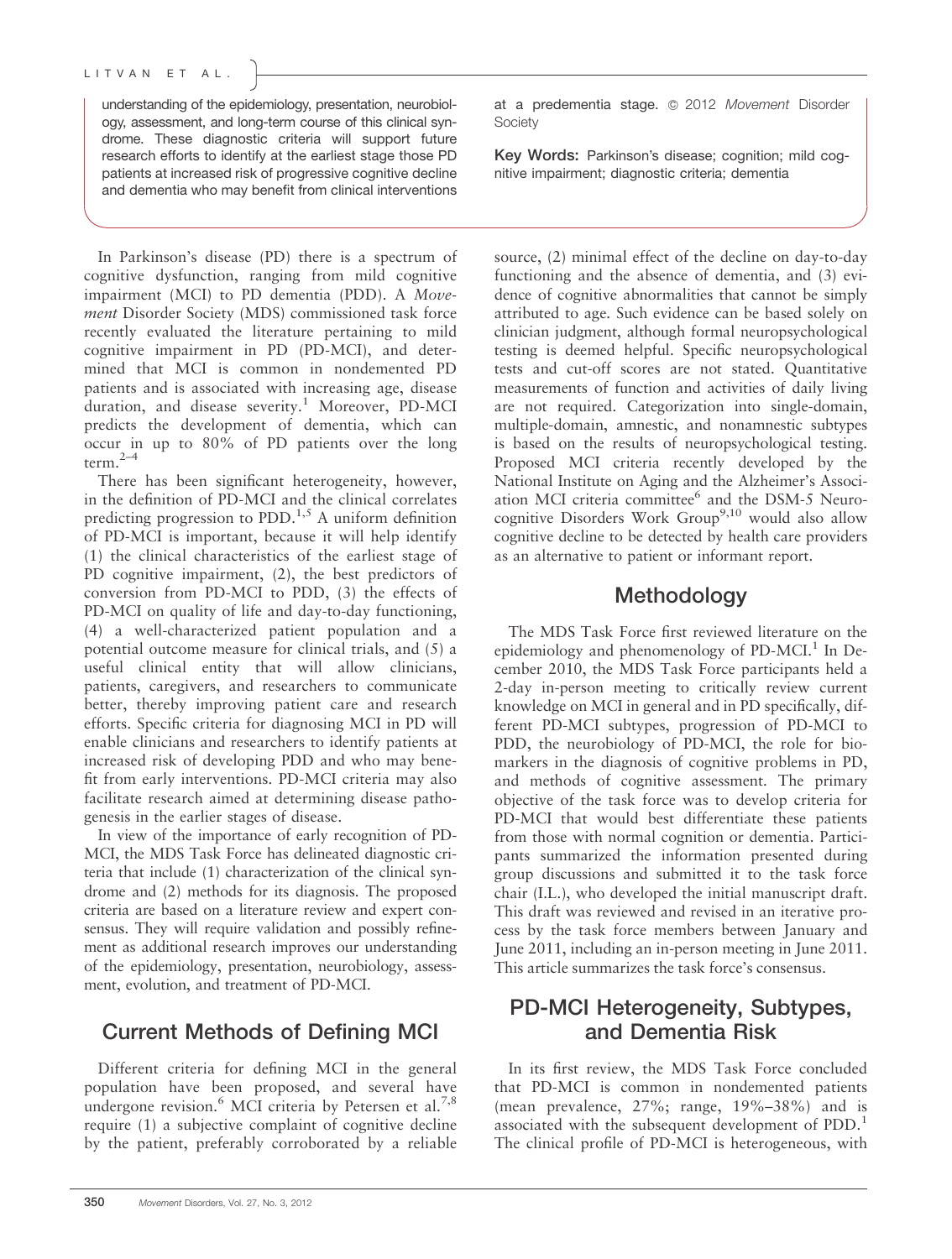a range of cognitive domains affected. Overall, nonamnestic, single-domain impairment (i.e., any single nonmemory domain) is the most common subtype of PD-MCI.<sup>1</sup>

Although few studies have evaluated the relationship between specific PD-MCI subtypes and the development of PDD, there is preliminary evidence from prevalent cohorts that nonamnestic single-domain MCI subtype, $^{11}$  executive deficits, $^{12-14}$  impaired verbal fluency,  $^{13,15}$  visuospatial deficits,  $^{13}$  and memory and language dysfunction<sup>14,16</sup> all predict PDD. In a population-based, longitudinal study of incident cases, neuropsychological features with a more posterior cortical basis were associated with incident dementia, whereas frontostriatally based deficits were not, thereby suggesting two distinct cognitive syndromes with potentially different etiologies and prognoses.<sup>17</sup>

## PD-MCI Criteria

PD-MCI is a syndrome defined by clinical, cognitive, and functional criteria (Table 1). The proposed MDS Task Force criteria are rooted in the MCI criteria previously described, but modified to address issues relatively specific to PD. The criteria were also designed to be consistent with the MDS proposed PDD criteria and thereby allow transitions between categories of normal cognition, MCI, and dementia.<sup>18,19</sup> Similarly, the proposed PD-MCI criteria utilize a two-level operational schema depending on the comprehensiveness of neuropsychological testing.<sup>19</sup> Level I and II categories both represent PD-MCI, but differ regarding method of assessment, level of diagnostic certainty, and extent of clinical characterization.

The criteria are also designed to be applicable to a range of populations, including patients of different ethnic $19$  and educational backgrounds, and be reliable and valid for MCI definition in clinical trials and longitudinal studies wherein MCI is an outcome measure or an inclusion/exclusion criterion. The following sections outline proposed criteria for PD-MCI, guidelines for level I and II diagnostic categories, and considerations entertained in developing these criteria.

#### Inclusion Criteria

First, the diagnosis of  $PD^{20}$  must be clinically established (Table 1). PD-MCI is characterized by an insidious decline in cognitive abilities caused primarily by the underlying disease process. The cognitive decline may be reported by either the patient or informant, or observed by the clinician. This allows for the greatest sensitivity in detecting cognitive decline. Cognitive deficits should be present on testing, and specific recommendations are presented for diagnosing PD-MCI with subtyping (Appendix A; Tables 2 and 3). Finally, cognitive deficits should not interfere significantly with functional independence.

#### TABLE 1. Criteria for the Diagnosis of PD-MCI

#### I. Inclusion criteria

- Diagnosis of Parkinson's disease as based on the UK PD Brain Bank Criteria<sup>20</sup>
- Gradual decline, in the context of established PD, in cognitive ability reported by either the patient or informant, or observed by the clinician
- Cognitive deficits on either formal neuropsychological testing or a scale of global cognitive abilities (detailed in section III)
- Cognitive deficits are not sufficient to interfere significantly with functional independence, although subtle difficulties on complex functional tasks may be present

#### II. Exclusion criteria

- Diagnosis of PD dementia based on MDS Task Force proposed criteria<sup>18</sup>
- Other primary explanations for cognitive impairment (e.g., delirium, stroke, major depression, metabolic abnormalities, adverse effects of medication, or head trauma)
- Other PD-associated comorbid conditions (e.g., motor impairment or severe anxiety, depression, excessive daytime sleepiness, or psychosis) that, in the opinion of the clinician, significantly influence cognitive testing
- III. Specific guidelines for PD-MCI level I and level II categories
	- A. Level I (abbreviated assessment)
	- Impairment on a scale of global cognitive abilities validated for use in  $PD<sup>a</sup>$  or
	- Impairment on at least two tests, when a limited battery of neuropsychological tests is performed (i.e., the battery includes less than two tests within each of the five cognitive domains, or less than five cognitive domains are assessed)
	- B. Level II (comprehensive assessment)
	- Neuropsychological testing that includes two tests within each of the five cognitive domains (i.e., attention and working memory, executive, language, memory, and visuospatial) $<sup>b</sup>$ </sup>
	- Impairment on at least two neuropsychological tests, represented by either two impaired tests in one cognitive domain or one impaired test in two different cognitive domains
	- Impairment on neuropsychological tests may be demonstrated by: o Performance approximately 1 to 2 SDs below appropriate norms or
		- o Significant decline demonstrated on serial cognitive testing or
		- o Significant decline from estimated premorbid levels
- IV. Subtype classification for PD-MCI (optional, requires two tests for each of the five cognitive domains assessed and is strongly suggested for research purposes $)^{\circ}$ 
	- PD-MCI single-domain—abnormalities on two tests within a single cognitive domain (specify the domain), with other domains unimpaired or
	- PD-MCI multiple-domain—abnormalities on at least one test in two or more cognitive domains (specify the domains)

<sup>a</sup>See Table 2. Examples of scales of global cognitive abilities validated in PD. <sup>b</sup>See Table 3. Examples of neuropsychological tests for the five cognitive domains. <sup>c</sup>Subtype classifications are applicable only to those PD-MCI who have had at least two tests within each of the five cognitive domains administered.

#### Exclusion Criteria

Exclusion criteria include parkinsonism other than idiopathic PD, fulfillment of MDS criteria for PDD, other plausible primary explanations for cognitive deterioration, and other PD-associated comorbidities that, in the opinion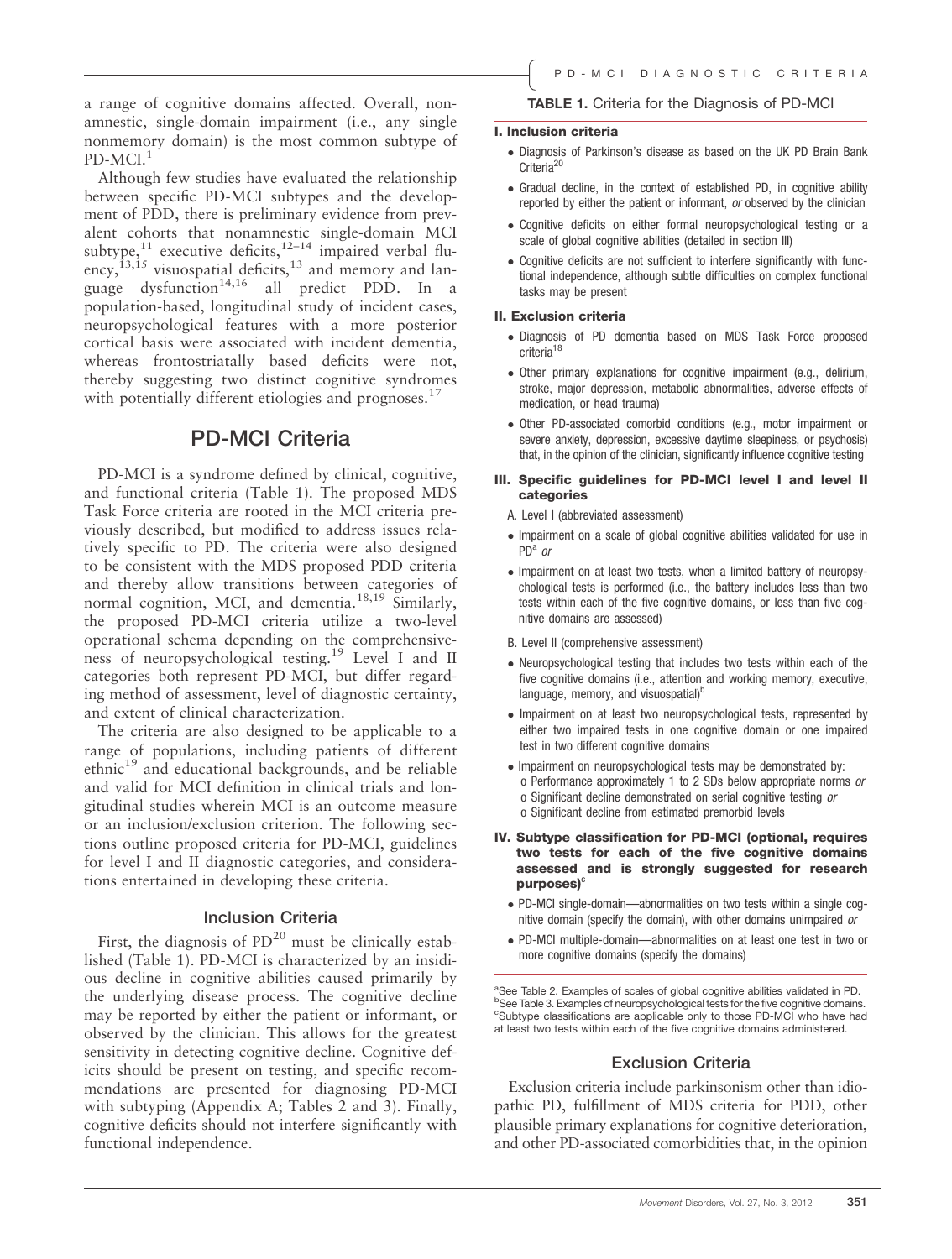| <b>TABLE 2.</b> Examples of Neuropsychological Scales for |
|-----------------------------------------------------------|
| Assessing Global Cognitive Abilities and Estimating       |
| Premorbid Intelligence*                                   |

| Assessment                          | Neuropsychological<br>Tests <sup>40</sup>                                               | <b>Estimated Time</b><br>of Test, min |
|-------------------------------------|-----------------------------------------------------------------------------------------|---------------------------------------|
| Global cognition                    | $MOCA^{22,58}$<br>PD-CRS <sup>24,59</sup><br>SCOPA-COG59,60<br>MDRS <sup>23,59,61</sup> | 10<br>15<br>15<br>20 to 30            |
| Estimated premorbid<br>intelligence | NART <sup>40</sup><br>WTAR <sup>40</sup>                                                | 5<br>5                                |

Some of these tests are copyrighted and require permission from the authors to be used. The PD-CRS is a scale owned by the Movement Disorders Society (see www.movementdisorders.org/publications/rating\_scales/). \*See also reference no. 57.

Abbreviations: MoCA, Montreal Cognitive Assessment; PD-CRS, Parkinson's Disease-Cognitive Rating scale; SCOPA-COG, Scales for Outcomes of Parkinson's disease–Cognition; MDRS, Mattis Dementia Rating Scale.

of the clinician, may have significantly influenced cognitive testing (see Table 1 for specific examples).

## Specific Guidelines for PD-MCI Level I and Level II Categories

#### Level I (Abbreviated Assessment, Possible PD-MCI)

The level I category allows for the diagnosis of PD-MCI based on an abbreviated cognitive assessment, because comprehensive testing may not always be practical or available. Level I criteria provide less diagnostic certainty than level II. The requirements for level I are impairment on a scale of global cognitive abilities validated for use in PD (Table 2; and see cut-off guidelines for global cognitive tests<sup>21–25</sup>) or impairment on a limited battery of neuropsychological tests (e.g., including only one test per cognitive domain or those assessing fewer than five cognitive domains). Identical to the MDS PDD operational criteria, the relevant cognitive domains

| Cognitive Domain                   | Neuropsychological Tests <sup>40</sup>                                                                                                                                                                                                                                                                                                                                                                                                                                                                                                                                                       | <b>Estimated Time of</b><br>Test, min |
|------------------------------------|----------------------------------------------------------------------------------------------------------------------------------------------------------------------------------------------------------------------------------------------------------------------------------------------------------------------------------------------------------------------------------------------------------------------------------------------------------------------------------------------------------------------------------------------------------------------------------------------|---------------------------------------|
| Attention and working memory       | WAIS-IV (or earlier version) Letter Number Sequencing<br>WAIS-IV Coding (or earlier version) or other substitution task, written or oral<br>Trail Making Test <sup>a</sup><br>Digit span backward or digit ordering<br>Stroop color-word test                                                                                                                                                                                                                                                                                                                                                | 5<br>5<br>5 to 10<br>5<br>5 to 10     |
| Executive function                 | Wisconsin Card Sorting Test (CST), or modified CST (Nelson's modification)<br>Tower of London test-Drexel version, or Stockings of Cambridge (CANTAB)<br>Verbal fluency test, such as letter fluency (COWAT or similar tests), category fluency<br>(animals, supermarket, or similar), or alternating fluency tasks (if a well-standardized<br>version is used). Not more than one verbal fluency test abnormality should be<br>used to satisfy the MCI criterion of two abnormal test performances because<br>of the strong relationship among these tests;<br>10 points Clock Drawing Test | 15<br>10 to 15<br>5                   |
| Language                           | WAIS-IV (or earlier version) Similarities<br>Confrontation naming task, such as Boston Naming Test (or short-form<br>validated in PD) or Graded Naming Test                                                                                                                                                                                                                                                                                                                                                                                                                                  | 10 to 15<br>5 to 15                   |
| Memory <sup>b</sup>                | Word list learning test with delayed recall and recognition conditions, such as<br>Rey's Auditory Verbal Learning Test, California Verbal Learning Test, Hopkins<br>Verbal Learning Test, and Selective Reminding Test<br>Prose recall <sup>3</sup> test with a delayed recall condition, such as<br>Wechsler Memory Scale-IV Logical Memory subtest (or earlier version) or<br>Rivermead Behavioural Memory Test paragraph recall subtest<br>Brief Visuospatial Memory Test-Revised (BVMT-R)                                                                                                | 10 to 20<br>10 to 15<br>10 to 15      |
| Visuospatial <sup>c</sup> function | Benton's Judgment of Line Orientation<br>Hooper Visual Organization Test<br>Clock copying (e.g., Royall's CLOX)                                                                                                                                                                                                                                                                                                                                                                                                                                                                              | 5 to 10<br>10<br>5                    |

#### TABLE 3. Examples of Tests for Cognitive Domains and Estimated Time\*

Two highly similar tests (e.g., two list learning tests or two story recall tests) should not be used to meet the MCI criterion of two test-score abnormalities. Similarly, highly correlated scores from the same test (e.g., immediate and delayed recall of a word list) should not be used to meet the criterion of two test abnormalities. Abnormality of two highly correlated scores only increases confidence in the existence of impairment.

See also reference no. 40 for references.

<sup>a</sup>Trail Making Test (TMT) Part A, Stroop color-word subtests reading and color naming,<sup>48</sup> may be used for this purpose. The TMT and Stroop subtests are timed and give an estimate of manual and articulatory slowness that can be used to judge the significance of the more demanding conditions (e.g., TMT-B, Stroop interference) or of other tests, such as fluency performance. Oral versions of neuropsychological tests may provide alternatives.

<sup>b</sup>In general, prose recall tests are relatively unreliable; therefore, one should administer at least two paragraphs.

c Most visual memory tests are less appropriate for PD-MCI because these tests either require motor responses (e.g., drawing of geometric or other figures) or evaluate recognition memory, which is less sensitive to early memory decline. BVMT-R is an exception because it allows for assessment of the motor component via the copy condition.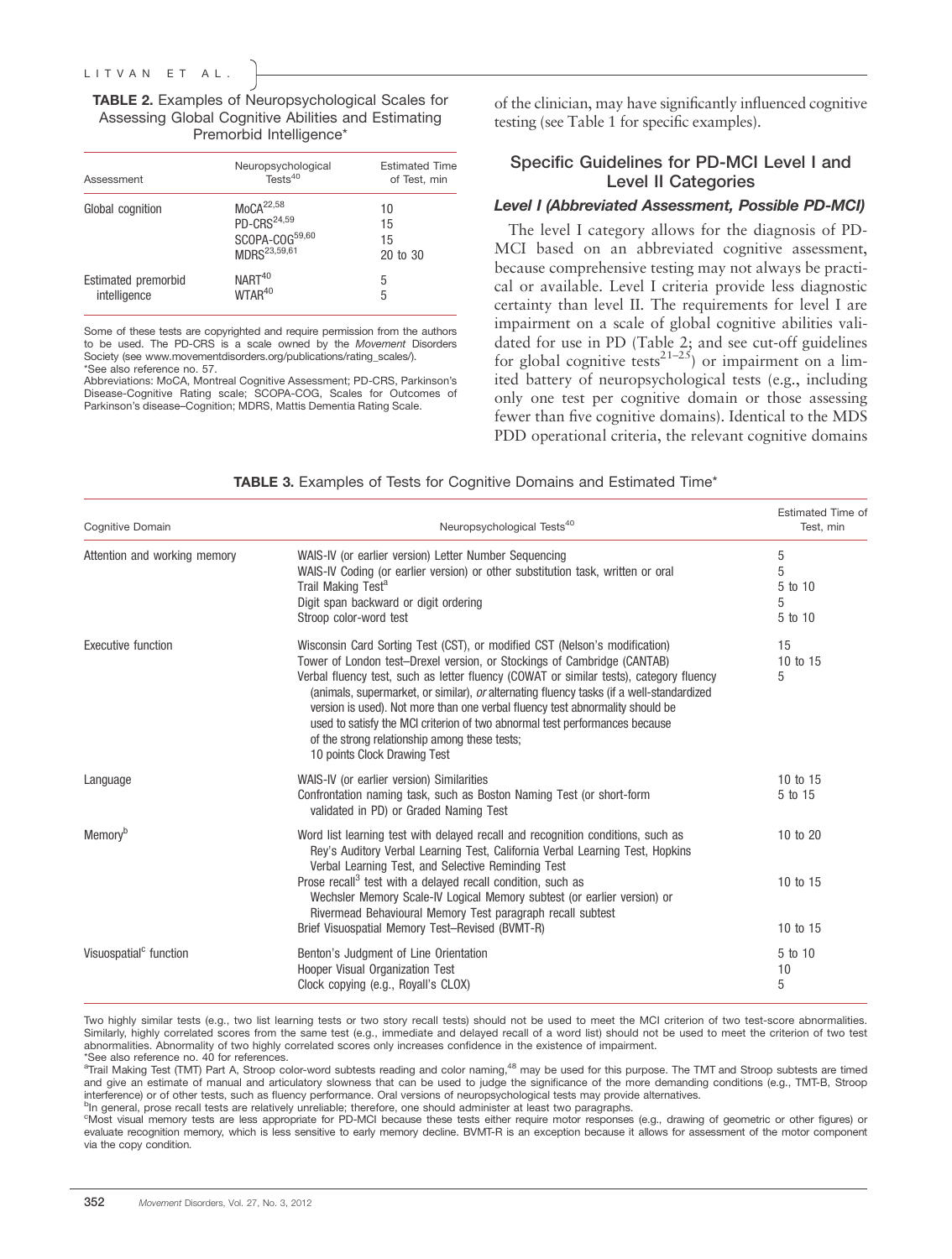are attention and working memory as well as executive, language, memory, and visuospatial functions (see Table 3 for examples of tests to assess these domains). When a limited battery of neuropsychological tests is performed, impairment must be present on at least two tests to diagnose PD-MCI by level I criteria. Level I criteria do not allow complete subtyping of PD-MCI.

#### Level II (Comprehensive Assessment)

For the diagnosis of PD-MCI by level II criteria and PD-MCI subtyping, the task force recommends formal, comprehensive neuropsychological testing that includes at least two tests for each of the five cognitive domains previously listed. Impairment should be present on at least two tests, either within a single cognitive domain or across different cognitive domains. Impairment on neuropsychological tests may be demonstrated in several ways: performance between 1 to 2 standard deviations (SDs) below age, education, gender, and culturally appropriate norms, significant decline on serial cognitive testing, or significant decline from estimated premorbid levels. In a patient who does not score 1 SD below the normative mean but who reports a change in cognition and has undergone serial neuropsychological testing, a significant (i.e., at least 1 SD or exceeding the reliable change index [RCI]; Appendices B and  $C$ <sup>26</sup> deterioration in cognition over time is acceptable to diagnose PD-MCI. The use of two tests in each cognitive domain (minimum of 10 tests) for the level II category addresses all cognitive domains equally, can increase sensitivity, and allow full subtyping of PD-MCI.

## Subtype Classification for PD-MCI

Classification of PD-MCI subtypes is important for research purposes and to explore whether impairments in different cognitive domains have a different neurobiological substrate and course. To classify PD-MCI as single or multiple domain, comprehensive neuropsychological testing with at least two tests per cognitive domain must be performed (level II). Presence of two abnormal tests within a single cognitive domain, with the other domains unimpaired, represents a single-domain subtype. If at least one test in two or more cognitive domains is impaired, then PD-MCI should be subtyped as multiple domain. The decision to require an impairment of at least one test in two or more cognitive domains for PD-MCI multiple domain was based on previous studies $22,27$  that show that more stringent requirements (i.e., a total of four abnormal tests, two tests in two domains) would significantly decrease sensitivity to enhance specificity,<sup>28</sup> which could adversely affect epidemiological studies. The proposed criteria recommend specification of the affected domain(s), rather than using amnestic or nonamnestic terminology, so that potential differences among subtypes may be better studied. Examples of subtype designation would be PD-MCI single domain (i.e., executive) or PD-MCI multiple domain (i.e., memory, visuospatial). Appendix C gives examples of applications of PD-MCI criteria.

# **Discussion**

Diagnostic criteria for PD-MCI are justified for several reasons. Recent studies in incident and cross-sectional PD cohorts have revealed the extent and nature of cognitive dysfunction in nondemented PD patients.<sup>1</sup> Prospective studies to better understand the course, associated features, and consequences of such cognitive deficits, as well as improved ways to investigate therapeutic interventions in such patients, are underway. For research purposes, uniform criteria will allow clearly defined patient populations to be included in such studies. For clinical purposes, physicians and patients can use this designation to validate that cognitive impairment exists, but not to the extent of being labeled dementia.

## **Terminology**

The term MCI, as applied to the general population, denotes a state of impaired cognitive function without attribution of underlying etiology. $8$  As such, MCI is a syndrome and, in many patients, a transitional state. Other terms have also been used to define cognitive impairment in nondemented patients.<sup>29</sup> The task force chose to use the term PD-MCI, given its current use in PD literature.

## Reports of Cognitive Decline

Empirical evidence to address how to best capture subjective reports of disability is limited. $30,31$  Given these uncertainties, the task force criteria recommend the inclusion of reports of cognitive decline made by either the patient, informant, or clinician observer to increase the likelihood of capturing a change in cognitive function. However, PD patients and their caregivers may both over- and underreport cognitive impairment,<sup>32</sup> and instruments that can reliably assess decline are needed.

To diagnose PD-MCI, cognitive decline should occur within the context of clinically diagnosed PD. In some cases, however, the onset of mild cognitive impairment relative to the motor symptoms is historically vague, and in other cases, cognitive symptoms occur concurrently. In these scenarios, differentiating PD-MCI from incipient dementia with Lewy bodies (DLB) can be challenging. More research is needed to establish the boundaries between incipient DLB and PD-MCI. Careful clinical and neuropsychiatric assessments and longitudinal evaluations will be needed to establish accurate diagnoses.

## Absence of Significant Functional Decline

Existing MCI criteria do not specify how to document the absence of marked functional decline (e.g., observation, interview, self-report, or rating scales), but emphasize the absence of *significant* functional impairment resulting from cognitive impairment as the primary feature that differentiates MCI from dementia.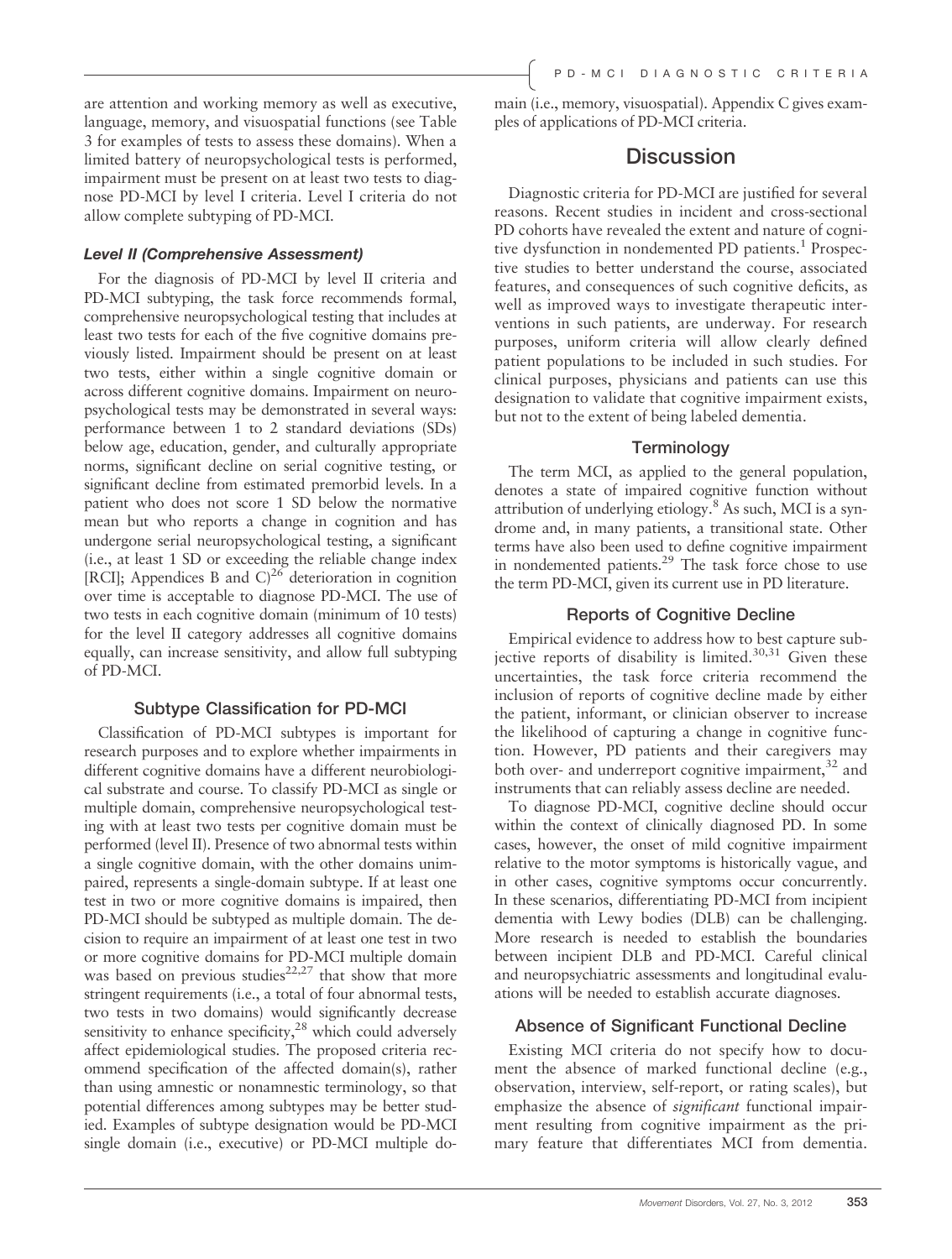A broad survey of key functional areas, such as management of medications<sup>19,33</sup> or finances, should be considered, because impairments in different cognitive domains of MCI may be associated with reduced performance in different aspects of day-to-day functioning.34 There are challenges in separating contributions of cognitive or motor deficits to functional tasks in PD, and this area requires additional study.

## PD-Associated Comorbidities

Mood disorders, apathy, psychosis, $35$  and rapid eye movement sleep behavior disorder (RBD)<sup>36</sup> are common in PD and may impair cognition or be associated with dementia development.37 Moreover, anxiety and cognitive slowing during "off" periods can adversely affect neuropsychological test performance.<sup>38,39</sup> Thus, patients with motor fluctuations should ideally be assessed in the ''on'' state, be devoid of anticholinergic medication (or other drugs known to have an effect on cognition), and not have nonmotor features deemed sufficiently severe to invalidate the results of the neuropsychological evaluation. It is the responsibility of the person administering the neuropsychological instruments to judge the extent to which such symptoms might interfere with the testing.

Although the task force maintains consistency with the MDS PDD criteria, in the proposed PD-MCI criteria, the presence of prominent behavioral features, such as psychosis or severe depression, preclude a reliable diagnosis of PD-MCI. Should these symptoms be present, patients should be retested when they have improved or when symptoms have resolved. Apathy may interfere with testing and frequently co-occurs with PDD. The clinician should judge whether specific cognitive deficits exist in addition to apathy, or whether cognitive impairment is only secondary to reduced motivation or effort. Furthermore, although psychosis, RBD, and apathy have been associated with cognitive impairment or development of PDD, there is insufficient evidence to recommend that the presence of these symptoms strongly supports a diagnosis of PD-MCI.

## Neuropsychological Evaluation Cognitive Domains and Tests

Although assigning various cognitive tasks to domains is somewhat arbitrary, it is critical for research purposes. The task force followed the general conventions of clinical neuropsychology and cognitive neuroscience $40,41$  and of cognitive research in PD in particular.<sup>5,42–45</sup> Examples of tests used in PD for global cognitive abilities and cognitive domains are provided (Tables 2 and 3).

The task force recommends the use of at least two tests in each cognitive domain for the diagnosis of PD-MCI (level II). Though the optimal number of neuropsychological tests within a given cognitive domain likely depends on the choice of tests and their sensitivity, Schinka et al. demonstrated that the diagnosis of MCI based on two tests per domain is probably more valid than when one test per domain is used.27 An excessive or imbalanced number of tests per domain, however, might bias both diagnosis and subtyping of PD-MCI. Additional research on the optimal number and type of tests per cognitive domain and how this affects PD-MCI classification is needed. The recommendation to use two tests in each of the five cognitive domains is particularly applicable to research studies, because this will allow for full subtyping of PD-MCI and permit greater sensitivity in epidemiological studies. It is anticipated that when sufficient research has been completed, the domains and numbers of tests required for a diagnosis of PD-MCI may be modified to make it easier to apply the criteria in clinical practice.

## Assessment of Premorbid Functioning

Whether or not a patient is cognitively impaired is judged against the background of his or her premorbid level of functioning, as well as demographic corrections and the psychometric characteristics of the tests used. If premorbid cognitive evaluation is available, test performance may be compared with previous scores, taking into account measurement error, retest effects, and errors resulting from multiple comparisons.

Information on handling measurement errors with RCIs is provided (see Appendix B).

Estimated premorbid levels may be based on demographic characteristics (e.g., education level and occupation) and reading ability and vocabulary using tests such as the National Adult Reading Test (NART) and Wechsler Test of Adult Reading (WTAR). These tests allow reasonably accurate estimates of verbal intelligence and are quite insensitive to cerebral deterioration in the absence of aphasia or marked dysarthria.

Following the DSM-5 draft criteria for a mild neurocognitive disorder,<sup>10</sup> stronger evidence of cognitive decline comes from having previous test data on patients. Consequently, the task force advocates neuropsychological evaluation early in the course of PD to establish baseline cognitive abilities.<sup>46</sup> When such baseline data are available, subsequent scores would ideally be compared to the baseline performance and converted to an  $\mathrm{RCI}^{47}$  or similar construct that considers testretest reliability and potential practice effects.

## Cutoffs for Neuropsychological Tests and Domains

Studies of MCI have commonly utilized a range of cut-off scores at 1 to 2 SDs or more below the mean using normative data. One issue in using a rigid cut-off score, such as  $-1.5$  SD, is that high-functioning people (e.g., those scoring at least 0.5 SD above the mean relative to an appropriate normative sample premorbidly) would have to experience a decline of  $>2$  SDs to meet a -1.5-SD cutoff. Assuming a normal distribution of test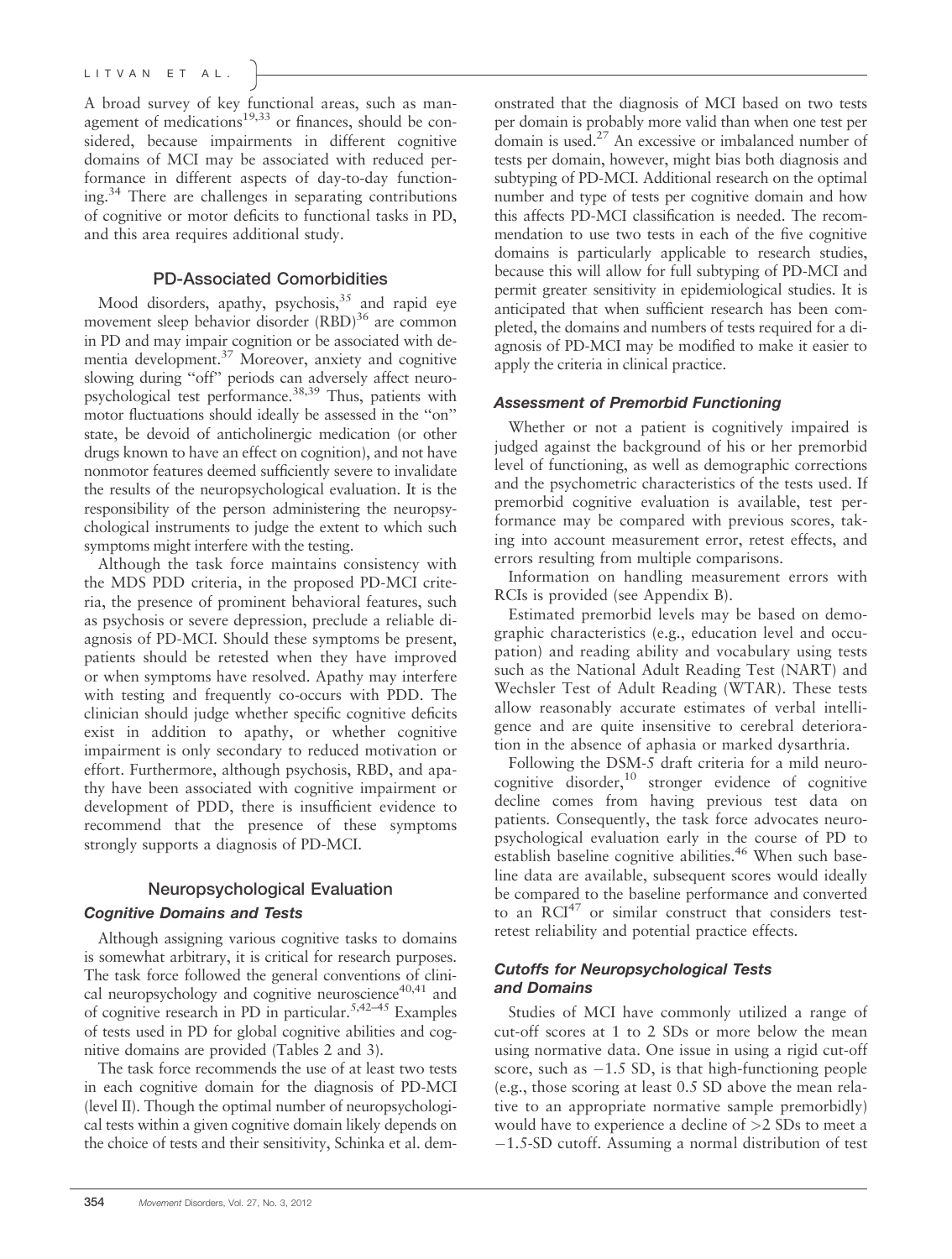scores, 30% of people scoring 0.5 SD or more above the mean premorbidly would not be detected as having experienced a marked decline in cognition, even with a 1.5-SD decline in performance (i.e., false negatives), whereas 7% scoring 1.5 or more SD below the mean premorbidly would be falsely assumed to have cognitive decline, even without any change in performance over time (i.e., false positives). The requirement for impaired performance on at least two tests reduces the risk for false positives, but not false negatives.

Differences in cut-off scores utilized have led to a wide range of prevalence estimates for PD-MCI $^{32}$  and one study found that the best criterion to minimize the inclusion of cognitively normal patients as having MCI was to require deficits of at least  $-1.5$  SD in two scores within any single domain (resulting in 30% PD-MCI) or deficits of at least  $-1.5$  SD in two scores from different domains (37% PD-MCI).<sup>28</sup> The proposed PD-MCI criteria are consistent with these cut-off scores,<sup>28</sup> but because of potential differences among tests and premorbid patient function, we propose a less-rigid recommendation of a range of 1 to 2 SDs below appropriate norms.

## Motor Impairment and Neuropsychological Testing

Some of the recommended neuropsychological tests contain relatively simple conditions that require timed motor responses. Standard scores of these simple conditions may be used to take pure motor slowing into account<sup>48</sup> (Table 3). Nonetheless, it is recommended that patients be tested in their optimal motor state, using tests that minimize motor demands.

#### Incorporation of Biomarkers in Criteria

Molecular and imaging biomarkers have been studied in PD-associated cognitive impairment.17,49–56 Most studies, however, have been small and have lacked detailed neuropsychological testing, prospective longitudinal evaluations, and independently validated data. Therefore, the task force does not recommend the inclusion of biomarkers as part of the PD-MCI criteria at this time, although future validation of biomarker candidates is highly desired and may lead to revised criteria. An anticipated biomarker for PD-MCI should be detectable at diagnosis, easily and widely accessible, and validated in independent cohorts. There is a need for prospective, longitudinal assessments of accessible biomarkers (including cerebrospinal fluid, blood, and neuroimaging) that also incorporate neuropathological correlation. Though the National Institute on Aging Alzheimer's Association MCI criteria committee has incorporated biomarkers into research criteria for MCI and Alzheimer's disease, the field of PD has not advanced sufficiently to consider biomarkers as criteria for cognitive decline at present.

To summarize, there are several differences between the diagnostic criteria proposed by the MDS and other established criteria, such as Petersen's original MCI criteria: (1) MCI is defined within the context of an existing etiology, namely PD; (2) PD-MCI includes not just "memory" complaints, but also other cognitive changes; (3) cognitive decline can be noted by different sources; (4) PD-MCI must have deficits on either formal neuropsychological testing or a test of global cognitive abilities; (5) specific level I and II categories are outlined, including the number of domains, tests per domain, and cut-off scores suggested; and (6) subtyping is recommended only for evaluations in which two neuropsychological tests for each of the five domains are assessed and is strongly suggested for research purposes.

In conclusion, the proposed MDS Task Force PD-MCI criteria provide a uniform method by which to characterize and diagnose MCI in PD, providing a framework to advance our understanding of the epidemiology, presentation, neurobiology, assessment, and treatment of PD-MCI. Studies are needed to validate the proposed PD-MCI criteria, and further refinement may be necessary as additional research on PD-MCI is conducted.

## References

- 1. Litvan I, Aarsland D, Adler CH, et al. MDS task force on mild cognitive impairment in Parkinson's disease: critical review of PD-MCI. Mov Disord 2011;26:1814–1824
- 2. Hely MA, Reid WG, Adena MA, Halliday GM, Morris JG. The Sydney multicenter study of Parkinson's disease: the inevitability of dementia at 20 years. Mov Disord 2008;23:837–844.
- 3. Aarsland D, Tandberg E, Larsen JP, Cummings JL. Frequency of dementia in Parkinson disease. Arch Neurol 1996;53:538–542.
- 4. Aarsland D, Andersen K, Larsen JP, Lolk A, Kragh-Sorensen P. Prevalence and characteristics of dementia in Parkinson disease: an 8-year prospective study. Arch Neurol 2003;60:387–392.
- 5. Aarsland D, Bronnick K, Williams-Gray C, et al. Mild cognitive impairment in Parkinson disease: a multicenter pooled analysis. Neurology 2010;75:1062–1069.
- 6. Albert MS, Dekosky ST, Dickson D, et al. The diagnosis of mild cognitive impairment due to Alzheimer's disease: recommendations from the National Institute on Aging and Alzheimer's Association workgroup. Alzheimers Dement 2011;7:1–10.
- Petersen RC. Mild cognitive impairment as a diagnostic entity. J Intern Med 2004;256:183–194.
- 8. Petersen RC, Roberts RO, Knopman DS, et al. Mild cognitive impairment: ten years later. Arch Neurol 2009;66:1447–1455.
- Jeste D, Blacker D, Blazer D, et al. Neurocognitive disorders: a proposal from the DSM-5 Neurocognitive Disorders Work Group, 2010. Available at: www.dsm5.org/Proposed%20Revision%20 Attachments/APA%20Neurocognitive%20Disorders%20Proposal%20 for%20DSM-5.pdf.
- 10. Ganguli M, Blacker D, Blazer DG, et al. Classification of neurocognitive disorders in DSM-5: a work in progress. Am J Geriatr Psychiatry 2011;19:205–210.
- 11. Janvin CC, Larsen JP, Aarsland D, Hugdahl K. Subtypes of mild cognitive impairment in Parkinson's disease: progression to dementia. Mov Disord 2006;21:1343–1349.
- 12. Janvin CC, Aarsland D, Larsen JP. Cognitive predictors of dementia in Parkinson's disease: a community-based, 4-year longitudinal study. J Geriatr Psychiatry Neurol 2005;18:149–154.
- 13. Mahieux F, Fenelon G, Flahault A, Manifacier MJ, Michelet D, Boller F. Neuropsychological prediction of dementia in Parkinson's disease. J Neurol Neurosurg Psychiatry 1998;64:178–183.